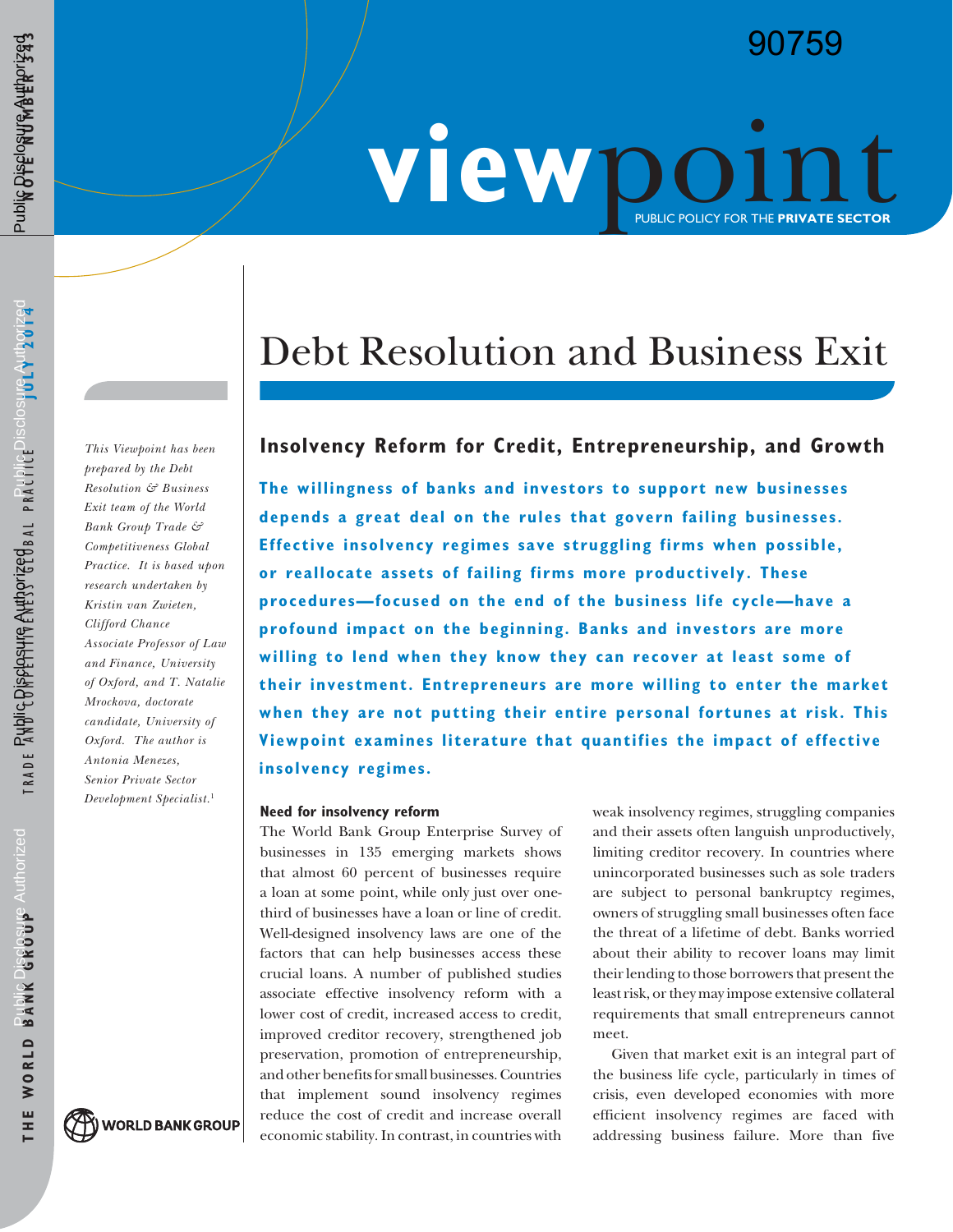years from the onset of the global financial crisis, many wealthier countries continue to flounder, with weak financial markets and many indebted firms. The Credit Reform Economic Research Unit reported that between 2010 and 2011 corporate insolvencies increased by 6.4 percent in Belgium, 18.7 percent in Spain, and 7 percent in Ireland.2 Reorganizations of multinationals such as U.S.-based General Motors,<sup>3</sup> where at least 1.2 million jobs in the automotive supply chain were at stake, and Eurotunnel<sup>4</sup> with 2,300 employees and 800,000 shareholders, emphasize the far-reaching and cascading effects of business distress and subsequent business rescue on jobs, business supply chains, and bank reserves. The financial crisis has shown that even countries with more established and orderly insolvency procedures are looking at ways to make their economies more resilient through improvements in their debt resolution systems.

#### **Benefits of effective insolvency frameworks**

The World Bank Development Report 2014 states that **"**Bankruptcy law and the depth of resale markets are particularly important to liberate productive resources from an unproductive enterprise and to ensure that creditors and potential investors in other enterprises are protected if a business fails." Insolvency law provides an orderly process for the reorganization or liquidation of insolvent entities in a collective manner. It serves as an important safety net for business activity, ensuring that when businesses face financial difficulties, mechanisms are available to either rescue them or maximize the value realized from their assets through their deployment to more productive firms. It also

ensures an orderly payment process, avoiding a chaotic race by creditors to collect. Unlike bilateral debt enforcement, all creditors participate in insolvency proceedings, and effective insolvency regimes aim to provide a balance of both debtor protection<sup>5</sup> and creditor recovery. Finding this balance is one of the main challenges that policymakers face when designing an insolvency law. The best approaches will be tailored to meet the particular needs, characteristics, and economic and social goals of a given country. The literature shows that effective insolvency regimes preserve jobs by facilitating the survival of distressed but viable businesses, reduce credit risk, and attract venture capital and associated high-quality innovation, particularly vis-à-vis smaller firms.<sup>6</sup>

#### **I. Effective insolvency regimes are associated with a lower cost of credit**

Credit opens markets to entrepreneurs and promotes expansion of successful businesses. Credit lines help to ease liquidity shortfalls inevitable to business. Constrained credit supplies, on the other hand, limit growth as liquidity concerns reduce lenders' willingness to take risk. A 2007 study in China showed that after the enactment of credit and property rights reforms, firms could more readily invest in growth opportunities, with less sensitivity to cash flow.7

The World Bank Group World Development Indicators have shown that access to credit is a constraint in many parts of the world. Table 1 shows that in many countries, domestic credit provided by banks as a percentage of GDP is below 50 percent.

Indeed, the World Bank Group Enterprise Surveys<sup>8</sup> of more than 130,000 firms in 135

| Table | Domestic credit provided by banking sector (% of GDP)            |                                                 |  |
|-------|------------------------------------------------------------------|-------------------------------------------------|--|
|       | <b>Region</b>                                                    | Domestic credit as a percentage of GDP for 2012 |  |
|       | Least developed countries: UN classification                     | 29.9%                                           |  |
|       | Middle East & North Africa                                       | 37.4%                                           |  |
|       | Europe & Central Asia                                            | 62.6%                                           |  |
|       | South Asia                                                       | 71.1%                                           |  |
|       | Latin America & Caribbean                                        | 73.6%                                           |  |
|       | East Asia & Pacific                                              | 141.5%                                          |  |
|       | European Union                                                   | 156.0%                                          |  |
|       | <b>OECD</b> members                                              | 205.8%                                          |  |
|       | Source: World Bank Development Indicators (Financial Indicators) |                                                 |  |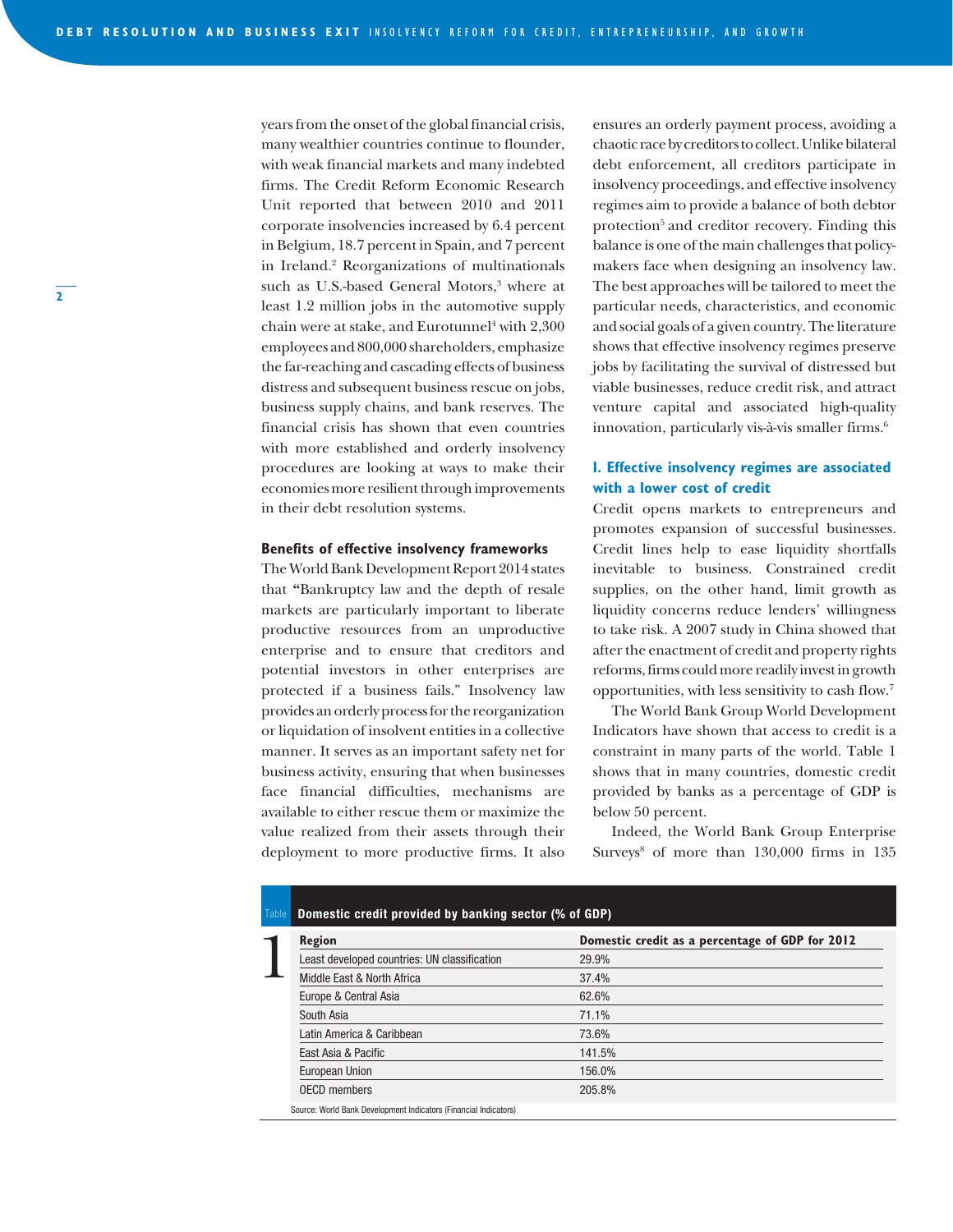countries documents that access to a bank loan or line of credit is restricted in developing regions particularly Africa—in relation to the number of firms requiring such financing. Table 2 shows that more than half of firms in developing regions need a loan, but in none of these regions are more than half the firms able to access credit, with access acutely tight in the Middle East.

Insolvency laws directly affect the willingness of lenders to extend credit, and the terms on which they are prepared to lend. A study across France, Germany, and the United Kingdom showed that banks price loans based on their rights in case of default, and price them higher to mitigate creditor-unfriendly aspects of the bankruptcy law. The study sampled similar small and medium enterprises (SMEs) that had defaulted on bank loans. The authors examined whether differences in the level of creditor rights in bankruptcy in the different jurisdictions had an impact on lending terms. After adjusting for other factors, they found that French banks required more collateral, and specific forms of collateral, than in the other two countries because of provisions in the French bankruptcy code, which were unfavorable to creditors. The study also found that France, the least 'creditor friendly' country among the three, had a significantly lower rate of business recovery than in Germany or the United Kingdom. Limiting the availability of credit enabled French banks to mitigate, but not fully avoid, the costs of "unfriendly" bankruptcy laws.

Reforming an insolvency regime can help lower interest rates, making credit more affordable. A 2012 study examined Italy's 2005 reform of its reorganization and liquidation procedures under the bankruptcy law. The study separately analyzed the impacts on the cost of credit to SMEs of reorganization and liquidation reforms. Supplementing their analysis of loanlevel data with firm-level data on borrowers, the authors found that the liquidation reform led to a decrease in interest rates, although the reorganization reform had the opposite effect.9 In particular, firms with higher numbers of bank creditors saw the most pronounced reduction in interest rates due to the enhanced coordination provided by the bankruptcy law.

### **II. Effective insolvency regimes are associated with increased availability of credit**

Effective insolvency systems enhance predictability and thus lender confidence in loan recovery upon default, which encourages more lending and leads to financial inclusion for more businesses.

A 2012 study of Brazil's 2005 bankruptcy law reform compared accounting data pre- and post-reform from 698 publicly traded firms<sup>10</sup> in Brazil, Mexico, Argentina, and Chile to evaluate the impact of the reform on loan terms and levels of debt. The authors put their firm-level data in context by considering aggregate data on credit market development in Brazil as compared with the other countries. The authors reported a statistically significant increase in the Brazilian private credit market after the 2005 reform, an increase not replicated in the other jurisdictions that had not implemented insolvency reform. At the firm level, the authors reported a 10- to 17-percent increase in total debt and a 23- to 74-percent increase in long-term debt, although with no evidence of change in short-term debt. The authors attributed a significant fall in trade credit to the increased availability of other forms of debt financing. They also reported a

## **Enterprise Survey data reporting firms' access to credit**

| ► | <b>Economy</b>                  | Percentage of firms with a bank loan/line of credit | Percentage of firms not needing a loan |
|---|---------------------------------|-----------------------------------------------------|----------------------------------------|
|   | East Asia and Pacific           | 37.7                                                | 44.9                                   |
|   | Eastern Europe and Central Asia | 41.2                                                | 46.4                                   |
|   | Latin America and Caribbean     | 47.6                                                | 42.1                                   |
|   | Middle East and North Africa    | 6.0                                                 | 38.1                                   |
|   | South Asia                      | 34.8                                                | 40.3                                   |
|   | Sub-Saharan Africa              | 23.8                                                | 34.1                                   |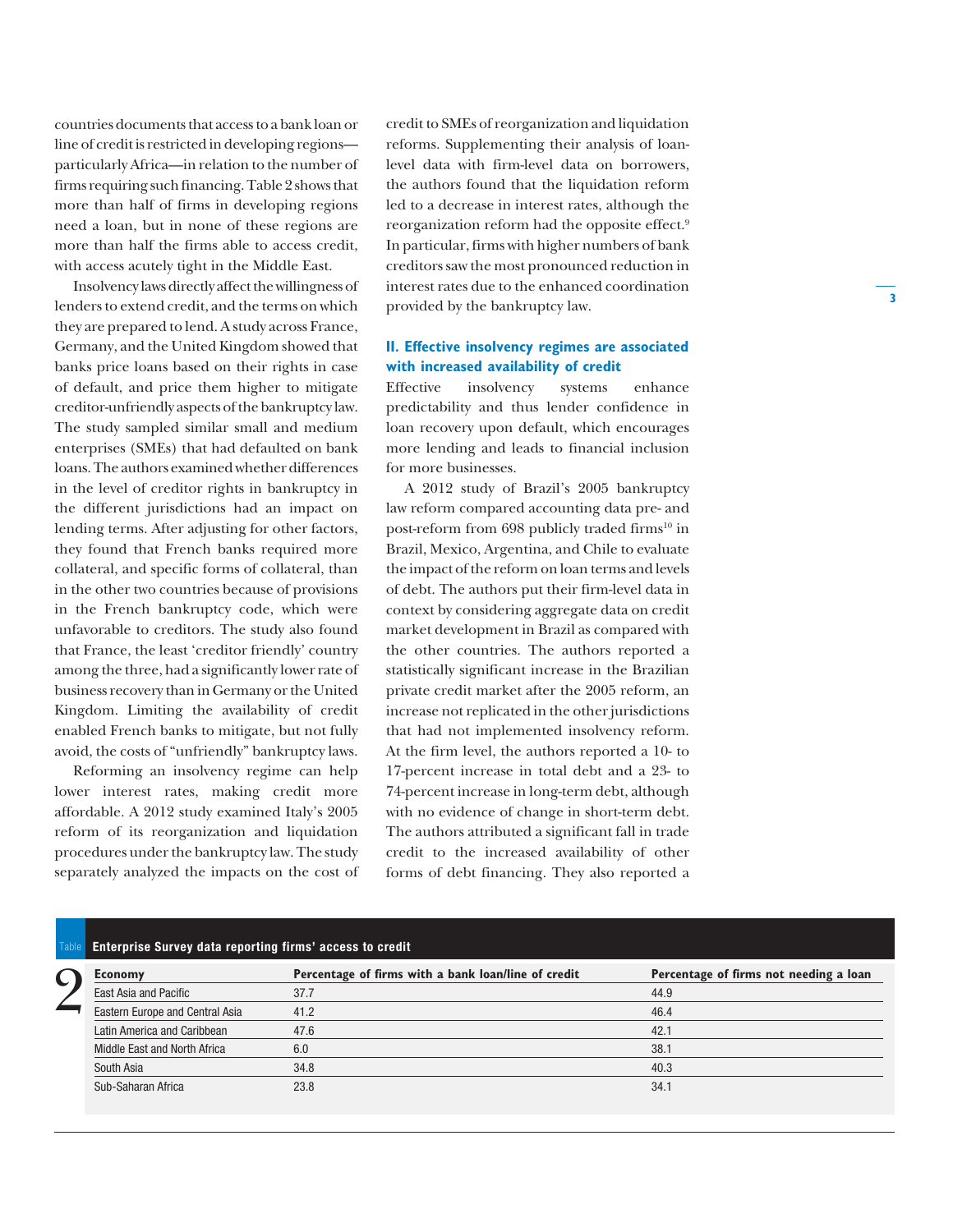7.8- to 16.8-percent reduction in the cost of debt financing for the Brazilian firms.<sup>11</sup> In short, the study found that the reform helped make credit more available, and on better terms.12

Just as an effective insolvency system promotes access to credit, a weak system inhibits it. A 2008 study comparing 88 countries found that failure to enforce debt contracts, including inefficient bankruptcy proceedings, reduced the amount and quality of available credit at the macro level.<sup>13</sup>

The World Bank Group *Doing Business* report for 2014 uses a resolving insolvency indicator to measure the time, cost, and outcome of insolvency proceedings involving a financially distressed small domestic company.<sup>14</sup> The methodology for measuring the recovery rate for creditors the percentage of their original investment they recover in a liquidation or reorganization proceeding—depends on these three variables. If a distressed company emerges from the proceedings as a going concern, the recovery rate tends to be higher than when a failed company's assets are sold piecemeal. Figure 1 shows a strong correlation between the indicator's recovery rate and the availability of domestic credit from a country's banking sector (measured as a percentage of GDP). The correlation coefficient between the *Doing Business 2014* recovery rate and



the percentage of domestic credit by the banking sector is 0.70. The correlation is significant even at the 1 percent level. More developed insolvency systems that have a variety of tools to address financial distress are positively associated with higher levels of credit and, conversely, less developed systems with lower aggregate credit levels have lower recovery rates.

It is interesting to note that a 2014 study tested the effect of 38 selected indicators on seven measures of the regulatory and institutional environment. Among the 38 indicators, the study identifies the recovery rate of the resolving insolvency indicator of the *Doing Business* report as the single most valuable measure.15

## **III. Effective insolvency reforms are associated with increased returns to creditors**

Studies have shown that insolvency reforms improve creditor returns in cases of loan default. A 2007 study in Mexico showed that the enactment of a new corporate insolvency law, which was designed to reduce delay and ensure better filtering of non-viable from viable debtors, increased the average recovery rate for secured creditors from 19 cents on the dollar to 32 cents on the dollar, and shortened the duration of proceedings from an average of 7.8 years to 2.3 years.16

A 2012 study of 348 formal insolvencies in the United Kingdom showed that giving unsecured creditors more control in insolvency through the new administration procedure increased gross levels of returns. The study examined the effects of abolishing the use of receivership, whereby, a creditor with security over the whole of a company's assets could appoint a receiver to assume control over the debtor and conduct a "private liquidation." Administration, introduced greater accountability to unsecured creditors through a combination of improved voting rights and fiduciary duties. In addition to increasing the gross level of returns, administration also reduced the duration of cases from a median of 602 days17 under the receivership procedure to 358 days18 for the administration procedure. The study showed that the financial gains in returns from using the administration procedure were partially offset by an increase in the costs, because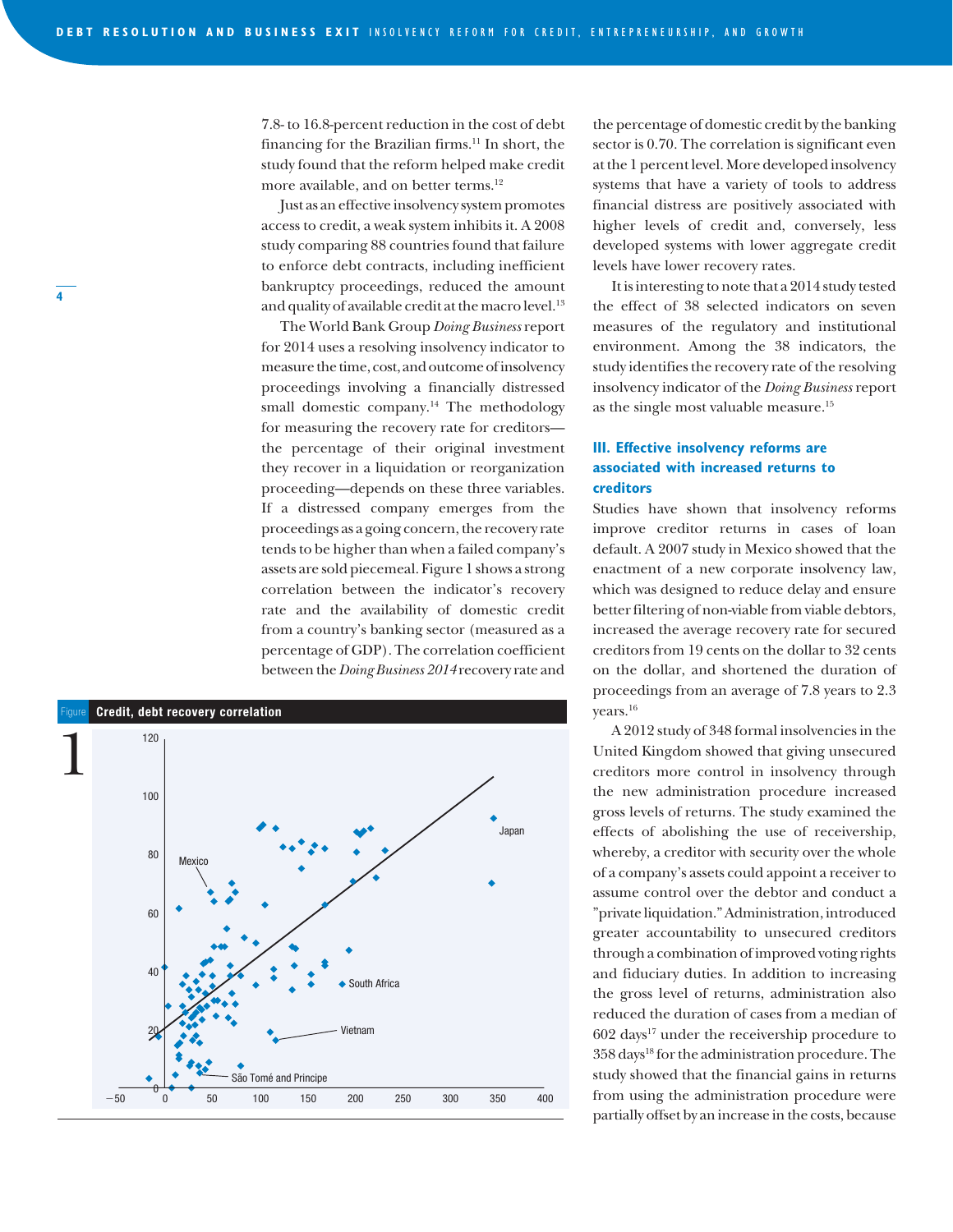of more court appearances and procedural requirements.19

The *Doing Business* report's resolving insolvency indicator for 2014 illustrates that economies that combine developed insolvency systems with effective reorganization frameworks produce higher recovery rates for creditors compared to countries that have not updated their insolvency procedures (see Figure 2).

### **IV. Effective insolvency reforms are associated with job preservation through reorganization and business rescue**

Businesses in severe financial distress, such as a cash-flow crisis, sometimes have no option but to liquidate and close. If well managed, this can result in the redeployment of assets to more productive firms and improved economic efficiency. However, it can also lead to significant job losses and diminished value for owners and creditors. A business that can overcome financial difficulties will be able to preserve jobs, keep supply chains intact, and retain asset value. Formal insolvency tools have been shown to be effective in encouraging the healthy recovery and rehabilitation of financially distressed firms. A corporate reorganization code in Colombia enacted in 1999 dramatically improved the efficiency of reorganization proceedings. The duration of the proceedings fell from an average of 34 months to 12 months. The authors of a study of the code found that, post-reform, liquidating firms were unhealthier than before and reorganizing firms were healthier. They concluded that the reform allowed for selfselection of healthy firms to opt for reorganization rather than liquidation, and to do so sooner. After controlling for macroeconomic conditions, the authors found that reorganized firms were able to recover faster under the new law, and achieved greater equity value.20

Effective reorganization in countries such as Colombia and Belgium can allow a company's workforce to remain employed and productive. This outcome can also be achieved through formal procedures that facilitate the sale of the company's business on a going concern basis. Recent studies in the United Kingdom $21$ showed that of all the sales of businesses as going concerns during receivership or administration

#### Figure **Reorganization proceedings present the best outcomes**



Note: Size of the bubble shows the number of economies. Number inside the bubble shows average recovery rate.

proceedings, 65 percent concluded with the new owner preserving the entire work force. For prepackaged sales, full retention of the work force was achieved in 92 percent of the cases.<sup>22</sup> Even where some job loss occurred, job retention was still significant. In 73 percent of the cases where business sales resulted in some job loss, the new owner was able to retain at least three-quarters of the work force. For prepackaged sales involving some job loss, 95 percent concluded with at least three-quarters of the work force still on the job.<sup>23</sup> These numbers demonstrate the ability of a wellfunctioning insolvency regime to preserve jobs on a meaningful scale.

#### **V. Effective personal insolvency reforms support entrepreneurship**

Entrepreneurship creates jobs, increases productivity, and promotes innovation.24 Recent studies show that start-ups and newly established firms produce multiplier effects that can increase long-term employment growth rates at companies throughout an entire region.<sup>25</sup>

Venture capital funding provides valuable support to entrepreneurship and innovation. A 2004 study of the United States and 10 European countries found a correlation between debtorfriendly personal bankruptcy regimes and levels of venture capital funding. The authors speculated that greater protections for personal assets, with more "forgiving" bankruptcy regimes,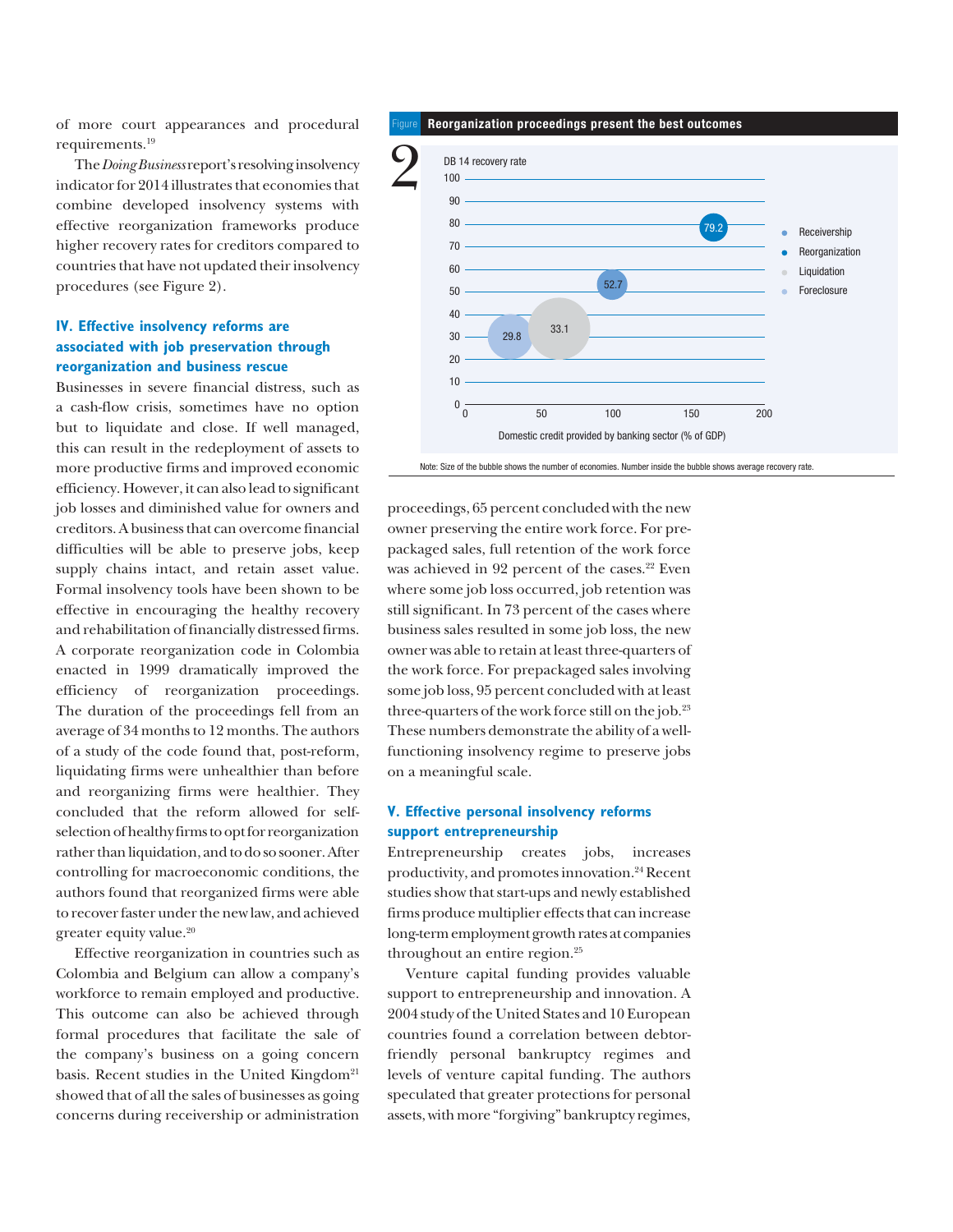made entrepreneurs more willing to commit their own resources and better able to attract other venture capital.26

At the level of bank lending to businesses, effective insolvency laws strengthen creditor rights and promote access to credit and growth. At the level of the individual entrepreneur or consumers, laws that are more debtor-friendly can also encourage growth. Entrepreneurs often have to commit personal assets to start a business, and personally guarantee loans to the new venture. A safety net provides a certain level of protection through personal insolvency laws, and appears to encourage the risk-taking necessary for entrepreneurship and innovation.27

Several studies have shown a connection between a country's personal insolvency law and entrepreneurship. A 2003 survey compared asset exemptions during insolvency proceedings (for the residential home, personal effects, retirement accounts, and other personal assets) among U.S. states. The survey of 20,000 families found that there are more entrepreneurs in those states with higher asset exemptions.<sup>28</sup> A 2008 study that compared self-employment in 15 countries in Europe and North America between 1990 and 2005 found that more forgiving personal bankruptcy laws, measured particularly in reference to the time a bankrupt individual has to wait to be discharged from pre-bankruptcy debts, combined with ready access to limited liability protections, enhance entrepreneurial activity.29 A 2009 study, again comparing U.S. states and their bankruptcy exemptions for personal property, found that the probability of starting a business is 25 percent higher in states with higher exemptions.<sup>30</sup>

#### **VI. Effective insolvency reforms are associated with benefits for small firms**

Small and micro firms may be the primary beneficiaries from certain insolvency reforms. When increased availability of debt financing leads to businesses being able to pay suppliers on time, or allows a company to finance cash shortfalls through credit lines, small businesses are less susceptible to failure due to liquidity issues. A 2008 study examined the impact of a reform by Belgium in 1997 affecting small and

micro businesses. The reform involved three major changes:

- **n** Introduction of a new court-supervised reorganization procedure.
- $\blacksquare$  Implementation of an early warning system for financial distress by the establishment of special units in charge of monitoring firms' financial health.
- $\blacksquare$  Amendments to the liquidation procedure to ensure the recognition of retention of title interests, thereby strengthening property rights.

The authors reported a lower failure rate in the post-reform period than in the period immediately preceding reform. After controlling for various factors, they found that the reduced failure rates occurred in small and micro businesses in two sectors in particular manufacturing and trade.<sup>31</sup> They attributed the improvement to the strengthened the recognition of proprietary interests in liquidation.

Small and medium enterprises were most affected by Italy's 2006 insolvency reforms. In a study comparing interest rates pre- and postreform, "riskier" SMEs, those more likely to default, were shown to have lower interest rates after the liquidation reform. The authors of the study used loan-level data on 202,964 SMEs and 1,097 banks to prove their assumption that improved creditor control during liquidation raised the liquidation value of firms, which led to lower interest rates for the SMEs in the riskier group.32 In China, a 2013 study of reforms that made it easier for secured creditors to foreclose on collateral and restricted expropriation of private property held by local government found that the changes enabled firms to respond to growth opportunities due to greater access to credit with less sensitivity to cash flow.33

#### **Conclusion**

Effective insolvency regimes have a dual aim: to save viable businesses and to ensure that non-viable businesses can quickly exit the market, allowing the deployment of assets to more productive firms. In achieving these dual goals, strong insolvency regimes aim to balance creditor and debtor rights, maximizing recovery, providing a safety net for financially distressed debtors and impacting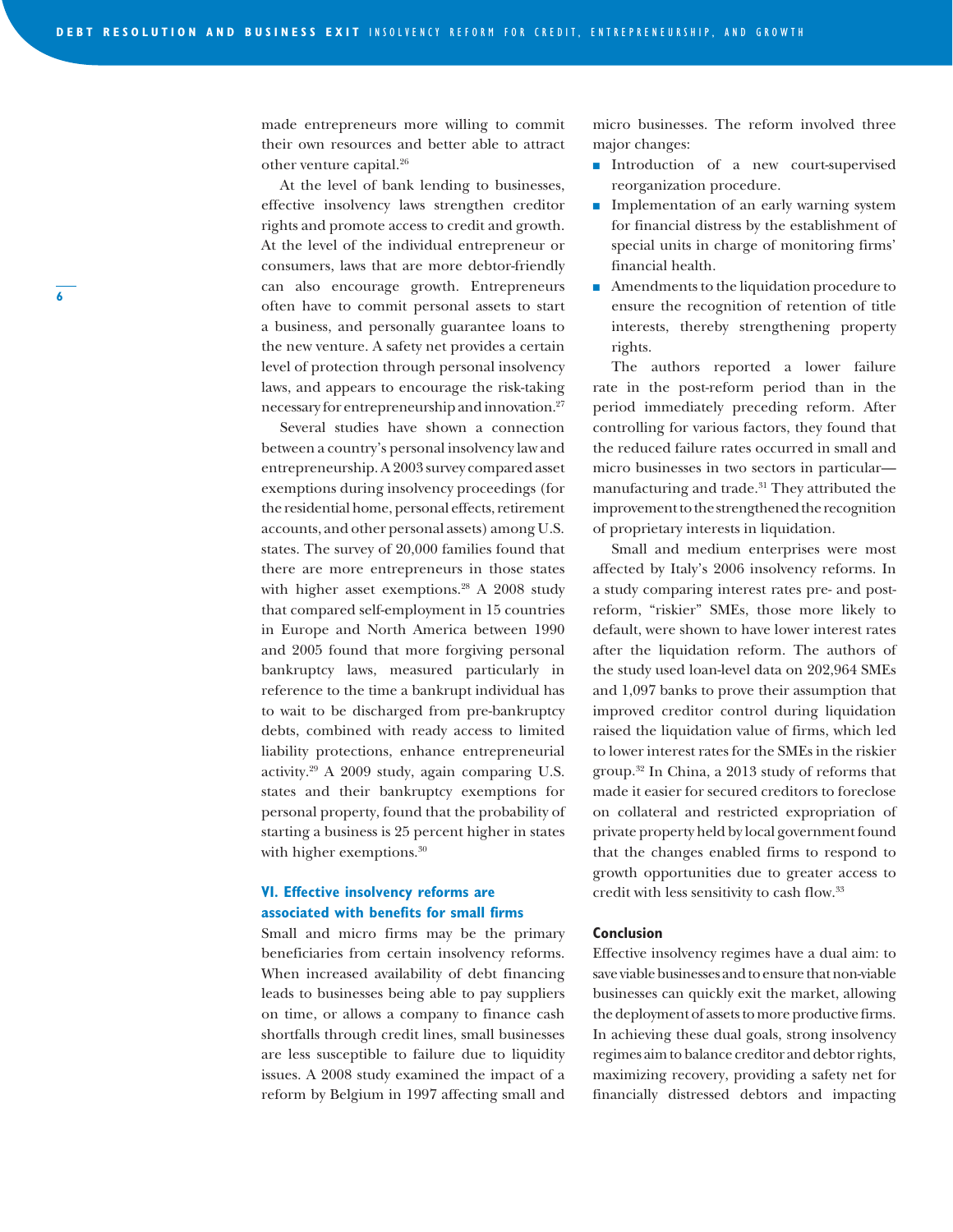numerous economic indicators including credit, job preservation, and entrepreneurship. Moreover, the quality of an insolvency regime affects the willingness of investors, banks, companies, and entrepreneurs to take risks and invest in growth. As the studies described here demonstrate, an effective insolvency system can enhance all of these measures and promote economic growth. Empirical evidence points to the importance of developing effective and efficient insolvency systems through thoughtful, targeted reform, and the results can be felt economy-wide, in improved investment climate, economic growth, and job creation.

#### **Notes**

1. This Viewpoint was prepared under the World Bank Group Debt Resolution & Business Exit (DRBE) program, under the leadership of Mahesh Uttamchandani. The DRBE program is part of the World Bank Group's Trade & Competitiveness Global Practice Business Regulation work, led by Najy Benhassine. The author wishes to gratefully acknowledge the contributions to this viewpoint by Angana Shah, Andres Martinez and Fernando Dancausa.

2. Creditreform Economic Research Unit 3. Sean P. McAlinden, Debra Maranger Menk, "The Effect on the U.S. Economy of the Successful Restructuring of General Motors", CAR Research Memorandum, Center for Automotive Research, December 5, 2013, describing the effects of a scenario where General Motors was not rescued, and suppliers were bankrupted in a cascading effect, with estimated job losses of 1.2 million.

4. *New York Times, J*anuary 15, 2007, "French court approves Eurotunnel restructuring – Business-International Herald Tribune" and "Insolvency warning at Eurotunnel", BBC News, July 13, 2006, news.bbc. co.uk/2/hi/business/5175188.stm describing the 2,300 employees and 800,000 shareholders who would be affected in addition to Eurotunnel riders if a reorganization deal could not be reached.

5. The nature of the 'protection' required will of course vary depending on whether the debtor is an individual person or a legal entity such as a limited liability corporation.

"The Challenges of Bankruptcy Reform," The World Bank Research Observer Advance Access (July 2011). 7. D. Berkowitz, C Lin & Yin Ma 2013 8. http://www.enterprisesurveys.org/data/explore topics/finance 9. Rodano, Serrano-Velarde, Tarantino (2012) 10. 338 (around half) Brazilian firms, 108 Mexican, 82 Argentine and 170 Chilean. 11. Depending on which model was used: Araujo, Ferreira and Funchal 2012 12. Funchal 2009 13. Djankov, Hart, McLiesh and Shleifer 2008 14. Doing Business 2014 <www.doingbusiness.org> 15. Kray and Tawara (2014) – upcoming. 16. M. Gamboa-Cavazos and F Schneider, 2007) 17. Mean was 627 days 18. Mean was 357 days 19. Armour, Hsu and Walters 2012 20. Gine and Love 2010 21. Frisby 2007, Polo 2011 22. i.e. sales negotiated in anticipation of the commencement of the formal proceedings, and executed on entry into those proceedings. 23. *Ibid.* 24. Mirjam Van Praag, Peter H. Versloot, (University of Amsterdam), "The Economic Benefits and Costs of Entrepreneurship: A Review of the Research", Foundations and Trends in Entrepreneurship, Vol. 4, No. 2, pp. 65-154, 2008. Available at SSRN: http:/ssrn.com/abstract=

6. E. Cirmizi, L. Klapper and M. Uttamchandani,

25. Mirjam Van Praag, Peter H. Versloot, (University of Amsterdam), "The Economic Benefits and Costs of Entrepreneurship: A Review of the Research", Foundations and Trends in Entrepreneurship, Vol. 4, No. 2, pp. 65-154, 2008. Available at SSRN: http:/ssrn .com/abstract=1625828.

26. Armour, J., "Personal Insolvency and the Demand for Venture Capital", European Business Organization Law Review (2004) at 87.

27. Uttamchandani and Menezes 2010

- 28. Fan and White 2003
- 29. Armour 2009

1625828.

- 30. Mathur 2009
- 31. N Dewaelheyns and C van Hulle 2008
- 32. Rodano, Serrano-Velarde, Tarantino (2012)
- 33. Part II, Berkowitz, C Lin & Y Ma 2013